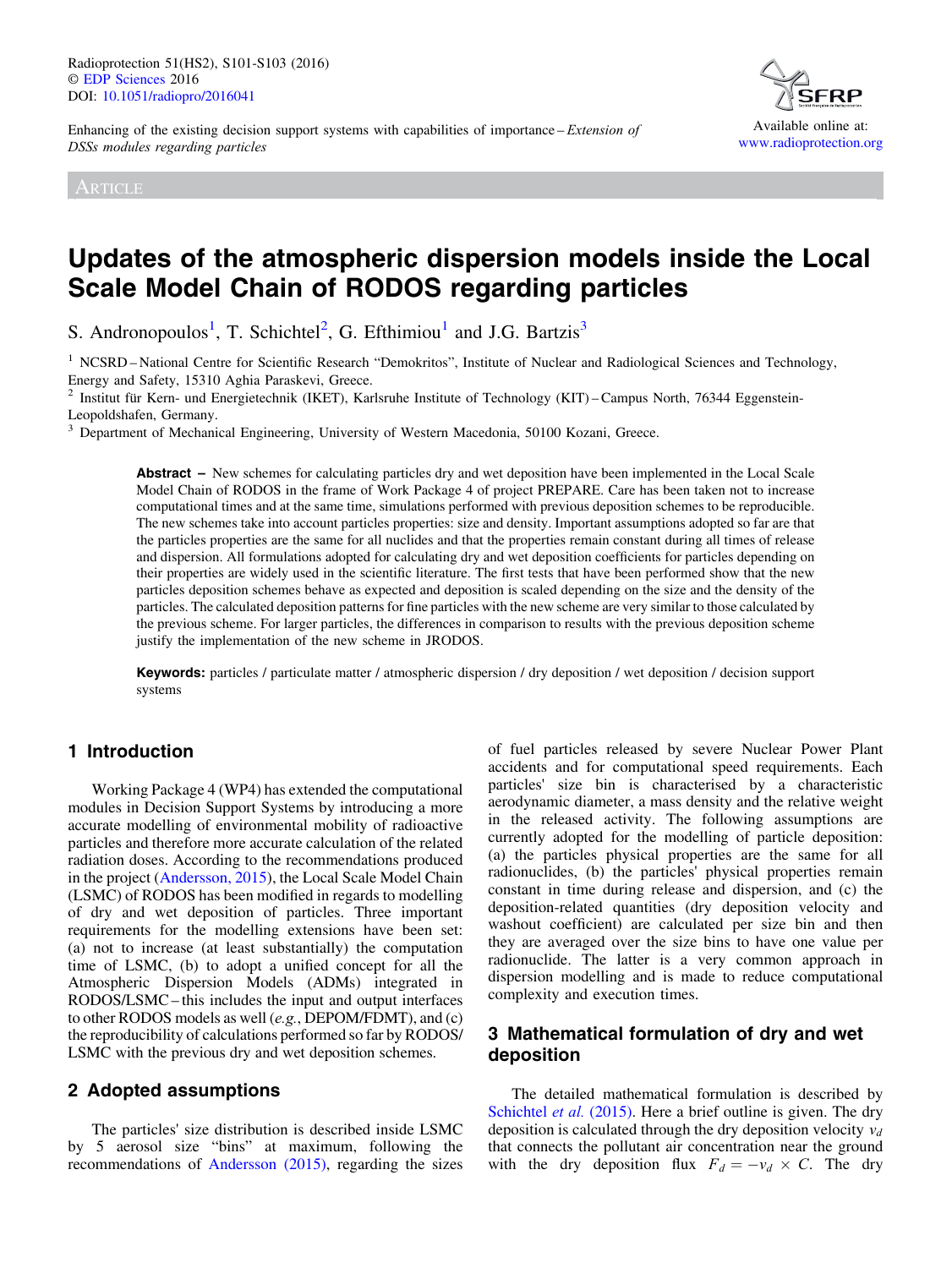<span id="page-1-0"></span>

Figure 1. Ground contamination due to dry deposition of particles calculated with the new scheme; left: particles with AMAD =  $1 \mu m$ ; right: particles with  $AMAD = 20 \mu m$ ; particles density  $2000 \text{ kg m}^{-3}$ .



Figure 2. Ground contamination due to wet and dry deposition of particles calculated with the new scheme; left: particles with AMAD = 1  $\mu$ m; right: particles with  $AMAD = 20 \mu m$ ; density  $2000 \text{ kg m}^{-3}$ .

deposition velocity is modelled using the concept of resistances and the following relationship:

$$
v_d = \frac{v_{sa}v_{sb}v_{sc}}{v_{sa}v_{sb} + v_{sa}v_{sc} + v_{sb}v_{sc} - v_s(v_{sa} + v_{sb} + v_{sc}) + v_s^2},
$$
 (1)

with  $v_{sa} := v_s + 1/R_a$ ,  $v_{sb} := v_s + 1/R_b$ ,  $v_{sc} := v_s + 1/R_c$ ,  $R_a$ being the "aerodynamic" resistance,  $R_b$  being the laminar layer resistance,  $R_c$  being the surface resistance and  $v_s$  being the sedimentation (or gravitational settling) velocity of particles. The above-mentioned resistances and the sedimentation velocity depend on the atmospheric conditions (wind velocity, atmospheric stability, air temperature), the landcover type and the particles' properties (size – activity median aerodynamic diameter AMAD – and mass density) and are expressed through functions established in the literature, e.g., in [Seinfeld \(1986\).](#page-2-0) Equation (1) is used to assure a smooth transition from gaseous pollutants to fine aerosols and furthermore to larger particles. It has the correct limiting behaviour: for  $v_s = 0$  reverts to the dry deposition velocity formula for gaseous pollutants. For  $R_c \rightarrow 0$  reverts to the formula valid for larger particles. In particular, the surface resistance  $R_c$  for aerosols smaller than 1  $\mu$ m is set to the value used in JRODOS for fine aerosols, for aerosols between 1 and  $10 \mu$ m decreases linearly to zero, and for aerosols larger than  $10 \mu$ m is set to zero. The limit of  $10 \mu$ m size for  $R_c = 0$  is set following [Litschke and Kuttler \(2008\)](#page-2-0).

Wet deposition is modelled through the wet deposition velocity, which depends on the washout coefficient  $\Lambda$ . The latter in turn depends on the particles size (the so-called "Greenfield gap"). Following [Baklanov and Sørensen \(2001\)](#page-2-0) the following approximation of the washout coefficient  $\Lambda$ (s<sup>-1</sup>) as a polynomial function of particle radius  $r(\mu m)$  and rain-rate q (mm/h) has been implemented in RODOS/LSMC:

$$
A(r,q) = a_0 q^{0.79}
$$
  
\n
$$
r < 1.4 \mu m
$$
  
\n
$$
A(r,q) = (b_0 + b_1 r + b_2 r^2 + b_3 r^3) f(q)
$$
  
\n
$$
r > 10 \mu m
$$
  
\n
$$
r > 10 \mu m
$$
  
\n(2)

with  $f(q) = a_1q + a_2q^2$ , and  $a_0$ ,  $a_1$ ,  $a_2$ ,  $b_0$ ,  $b_1$ ,  $b_2$ ,  $b_3$  are empirical constants.

## 4 Example calculations

In this section indicative results are presented from calculations performed with JRODOS LSMC to test the behaviour of the new particles dry and wet deposition schemes. DIPCOT has been used as atmospheric dispersion model. The test case assumed a fictitious 3-hours constant release of Cs-137 which is in particulate form. The total prognosis duration was 24 h. Meteorological conditions were input by hand and consisted of a 2 m/s wind, starting with a direction of 225° (south-west) and rotating counter-clockwise by 45° every 3 h. Atmospheric stability was assumed variable with stability classes D, B, A, C, D, E, changing every 4 h.

The effect of particles' size on calculated dry deposition with the new scheme is shown in Figure 1. Left part shows the dry deposition patterns for particles with an AMAD of  $1 \mu$ m (fine particles), while right part shows the corresponding patterns for particles of  $20 \mu m$  AMAD. As expected, higher deposition values are calculated for the larger particles, especially in the areas close to the release location. Figure 2 presents ground